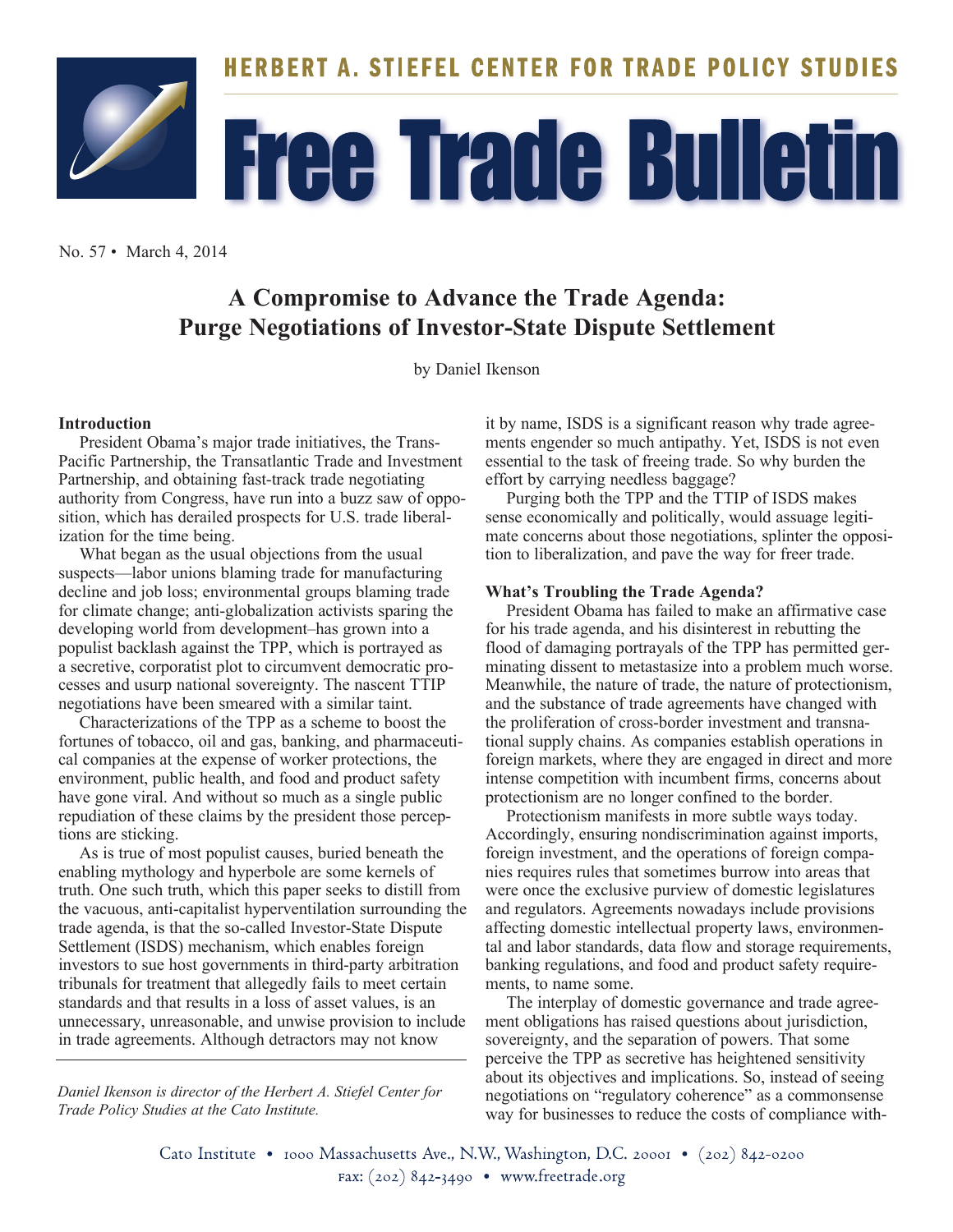out compromising public health or safety objectives, some suspect it is a path to gutting compliance obligations altogether. Others see regulatory harmonization as another step toward global governance. Efforts to include provisions extending protection of patents, copyrights, and other forms of intellectual property are perceived by some as attempts to impose through treaty what was unachievable through domestic processes. Negotiations of rules that would help ensure that financial-sector regulations are promulgated in manners that are nondiscriminatory are painted as attempts to weaken domestic safeguards against recurrence of a financial meltdown.

The hallmarks of tighter global economic integration cross-border investment, transnational supply chains, and intensifying competition—have created tension between the imperative of domestic sovereignty and the growing demand for rules to guard against protectionism and discrimination. One area where this debate has gotten especially heated is tobacco regulation.

Anti-tobacco advocates have been demanding a "carve out" provision, which would excuse lawmakers and domestic agencies from their obligations to craft and enforce tobacco regulations in manners that do not discriminate against imports. The rationale for the safe-harbor provision is that tobacco poses special known risks to public health and human safety and that trade obligations should not interfere with the capacity to regulate such a dangerous product. Recently, 42 of the 50 U.S. state attorneys general signed a letter insisting that such a safe-harbor provision is essential to protecting public health.<sup>1</sup>

But as trade experts have explained, there is nothing about the TPP or any other trade agreement that impedes a government's capacity to protect human life or health. Trade agreements do not prohibit regulating. They merely require that such measures be based on sound science and that discrimination against similar products on the basis of national origin be avoided. The states can ban cigarettes, for example, but not cigarettes "from Indonesia." As Cato trade policy analyst Simon Lester puts it: "Although there may be valid concerns about some of the more recent additions to trade and investment agreements … the core of these rules constrains domestic regulation only to the extent that such regulation discriminates against imports and does not preclude legitimate domestic policymaking."2

But if one listens closely to the arguments of anti-tobacco advocates (or reads the letter from the 42 attorneys general), what most oppose is the possibility of tobacco companies suing the U.S. government in third-party tribunals. Creating a tobacco carve out would reiterate a right that governments already possess and would do nothing to safeguard against suits by tobacco companies—or any other companies.

The real ire of anti-tobacco advocates is the Investor-State Dispute Settlement mechanism.

#### **What is Investor-State Dispute Settlement?**

The ostensible purpose of ISDS is to ensure that foreign investors—usually multinational corporations (MNCs)—are protected against host government actions or policies that fail to meet certain standards of treatment and that cause

the investor economic harm. The ISDS confers special legal privileges on foreign-invested companies, including the right to sue host governments in third-party arbitration tribunals for failing to meet those standards.

Investor-State Dispute Settlement dates back to the era following World War II, when previous European colonies were achieving independence and seeking to attract Western investment. It was borne as an expedient to overcome concerns about expropriation by new governments lacking experience with property rights and the rule of law.<sup>3</sup> But ISDS procedures were rarely used. In fact, from the inception of ISDS in 1959 through 2002, the number of known ISDS claims worldwide stood at fewer than 100.4 However, during the 10 years between 2003 and 2012, the cumulative total increased to  $514$  cases.<sup>5</sup> In 2012, claimants initiated 58 ISDS cases worldwide, which was the greatest number of initiations in any year, surpassing the previous record set in 2011.<sup>6</sup>

Provisions for ISDS are included in the 41 U.S. bilateral investment treaties in effect, as well as most of the U.S bilateral trade agreements.<sup>7</sup> American TPP and TTIP negotiators are seeking ISDS rules in those agreements. Proponents argue that ISDS provides assurances against unfair treatment from host governments, strengthens the rule of law, and helps bring otherwise reluctant investors to capital-hungry jurisdictions. But looking more closely, ISDS arguably weakens the rule of law, forces the public to subsidize the risk of MNC investment abroad, and effectively encourages outsourcing.

#### **Eight Good Reasons to Drop ISDS from TPP and TTIP**

There are practical, economic, legal, and political reasons to expunge ISDS from current trade negotiations.

First, *ISDS is overkill*. Governments are competing to attract productive investment to keep their citizens employed and their economies growing. Accordingly, it is imperative to maintain smart, transparent, predictable policies that are administered fairly and nondiscriminatorily. Asset expropriation or other forms of shabby treatment of foreign companies is not likely to be rewarded by new investment.

Of course, that doesn't guarantee that policies will never go astray. Sometimes they will. But investment is a risky proposition. Foreign investment is usually more risky. But that doesn't necessitate the creation of institutions to protect MNCs from the consequences of their business decisions. Multinational companies are among the most successful and sophisticated companies in the world. They are quite capable of evaluating risk and determining whether the expected returns cover that risk. Although MNCs may want assurances, they don't need them.

Multinational companies can mitigate their own risk by purchasing private insurance policies. Alternatively, they can condition investment on the host government's agreeing to other protections, contractually. Whether the host agrees would be influenced by the supply of potential investors and the strings they would attach.

Second, *ISDS socializes the risk of foreign direct investment.* When other governments oppose, but ultimately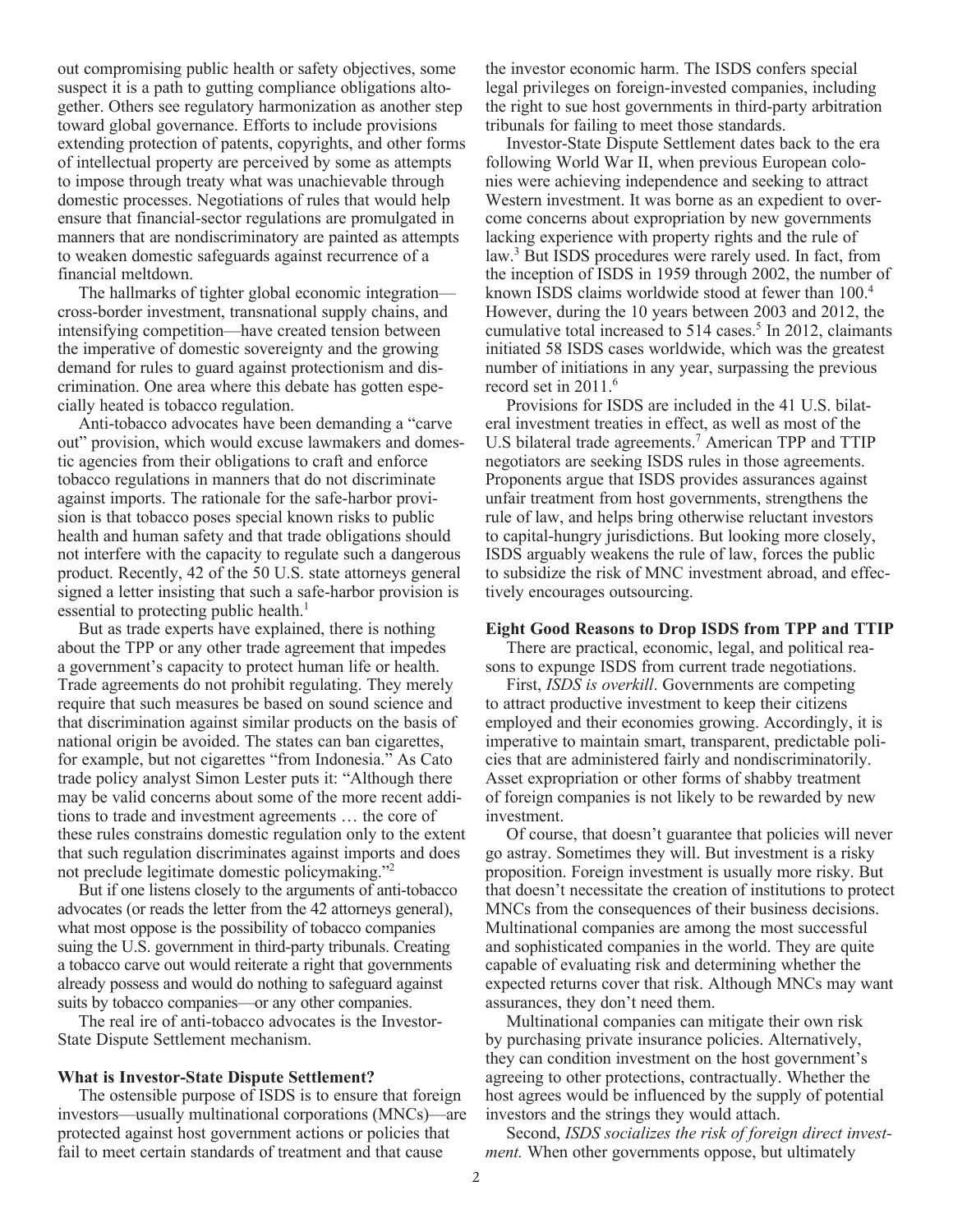concede to, U.S. demands for ISDS provisions, they may be less willing to agree to other reforms, such as greater market access, that would benefit other U.S. interests. That is an externality or a cost borne by those who don't benefit from that cost being incurred. In this regard, ISDS is a subsidy for MNCs and a tax on everyone else. Taking the argument one step further, ISDS not only subsidizes MNCs, but particular kinds of MNCs. What may be too risky an investment proposition without ISDS for Company A is not necessarily too risky for Company B. By reducing the risk of investing abroad, then, ISDS is a subsidy for more risk-averse companies. It is a subsidy for Company A and a tax on Company B.

Third, *ISDS encourages "discretionary" outsourcing*. In the global competition to attract investment from the world's best companies, the United States has some enormous advantages. For many decades, the United States has been the world's premier destination for foreign direct investment. But in recent years, the United States has been slipping in a number of important investment-location decision criteria and, accordingly, its share of global foreign direct investment has declined from 39 percent in 1999 to 17 percent in  $2011$ <sup>8</sup>

While ISDS may benefit U.S. companies looking to invest abroad, it neutralizes what was once a big U.S. advantage in the competition to attract investment. Respect for property rights and the rule of law have been relative U.S. strengths, but ISDS mitigates those U.S. advantages. Access to ISDS could be the decisive factor in a company's decision to invest in a research center in Brazil, instead of the United States. Why should U.S. policy reflect greater concern for the operations of U.S. companies abroad than for the operations of U.S. and foreign companies in the United States? Why should ISDS effectively subsidize outsourcing, and not insourcing?

To be sure, success abroad and success at home are closely correlated. Companies must be able to invest abroad to compete there, and the success of those foreign affiliates tends to be reflected in the performance of the parent companies at home.<sup>9</sup> But there is a crucial distinction between "discretionary" and "nondiscretionary" outsourcing.

"Discretionary" outsourcing is investment that goes abroad, but doesn't really have to. It is investment in activities that could be performed competitively in the United States, but is chased away by policies that make U.S. investment relatively more expensive. "Nondiscretionary" outsourcing is investment in activities that requires a foreign presence.

While we should not denigrate, punish, or tax foreign outsourcing, neither should we subsidize it, and ISDS subsidizes discretionary outsourcing.

Fourth, *ISDS exceeds "national treatment" obligations*, extending special privileges to foreign corporations. An important pillar of trade agreements is the concept of "national treatment," which says that imports and foreign companies will be afforded treatment no different from that afforded domestic products and companies. The principle is a commitment to nondiscrimination. But ISDS turns national treatment on its head, giving privileges to foreign

companies that are not available to domestic companies. If a U.S. natural gas company believes that the value of its assets has suffered on account of a new subsidy for solar panel producers, judicial recourse is available in the U.S. court system only. But for foreign companies, ISDS provides an additional adjudicatory option.

This inequality of treatment seems to run afoul of the investment provisions in the Baucus-Hatch-Camp legislation (to extend fast-track trade promotion authority to the president), which state that the principal U.S. negotiating objectives regarding foreign investment are to: "[R]educe or eliminate artificial or trade distorting barriers to foreign investment, while ensuring that foreign investors in the United States are not accorded greater substantive rights with respect to investment protections than United States investors in the United States…"10

Foreign investors having recourse to the U.S. legal system and then, if that produces unsatisfactory results, to third-party ISDS procedures arguably constitutes greater substantive rights for them than for domestic investors, whose options are confined to the U.S. legal system.

Fifth, *U.S. laws and regulations will be exposed to ISDS challenges* with increasing frequency. The number of cases is on the rise. Most claims have been brought against developing countries—with Argentina, Venezuela, and Ecuador leading the pack—but the United States is the eighth-largest target, having been the subject of 15 claims over the years.<sup>11</sup>

As the percentage of global Fortune 500 companies domiciled outside the United States continues to increase, U.S. laws and regulations are likely to come under greater scrutiny. The specter of foreign companies prevailing in challenges of U.S. laws outside the U.S. legal system would frustrate further the task of selling trade to a skeptical public and would reward trade critics who have been warning of just such an outcome for many years.

Investor-State Dispute Settlement raises concerns about domestic sovereignty. Among recent cases highlighting these tensions is a suit brought by Philip Morris, Inc. against the Australian government for a law requiring that cigarettes be sold in plain packaging. Philip Morris claims that the requirement deprives it of its property (trademarks, logos, and labels), which is important for brand recognition and without which its revenues will decrease. Philip Morris may have a legitimate claim, but the optics will not be favorable for trade agreements if the company prevails.

Meanwhile, growing concerns in Europe about the vulnerabilities of environmental and public-safety laws to challenges by foreign corporations—sparked, in part, by a case brought by a Swedish energy company against Germany for its decision to abandon nuclear power—have led the EU to suspend ISDS negotiations in the TTIP for a period of three months, as it collects and evaluates public comments and reconsiders its position. Realistically, it is difficult to conceive of any benefits to including ISDS provisions in the TTIP, given the advanced legal systems in the United States and Europe, unless the wave of the economic future is expected to arrive in a tsunami of international litigation.